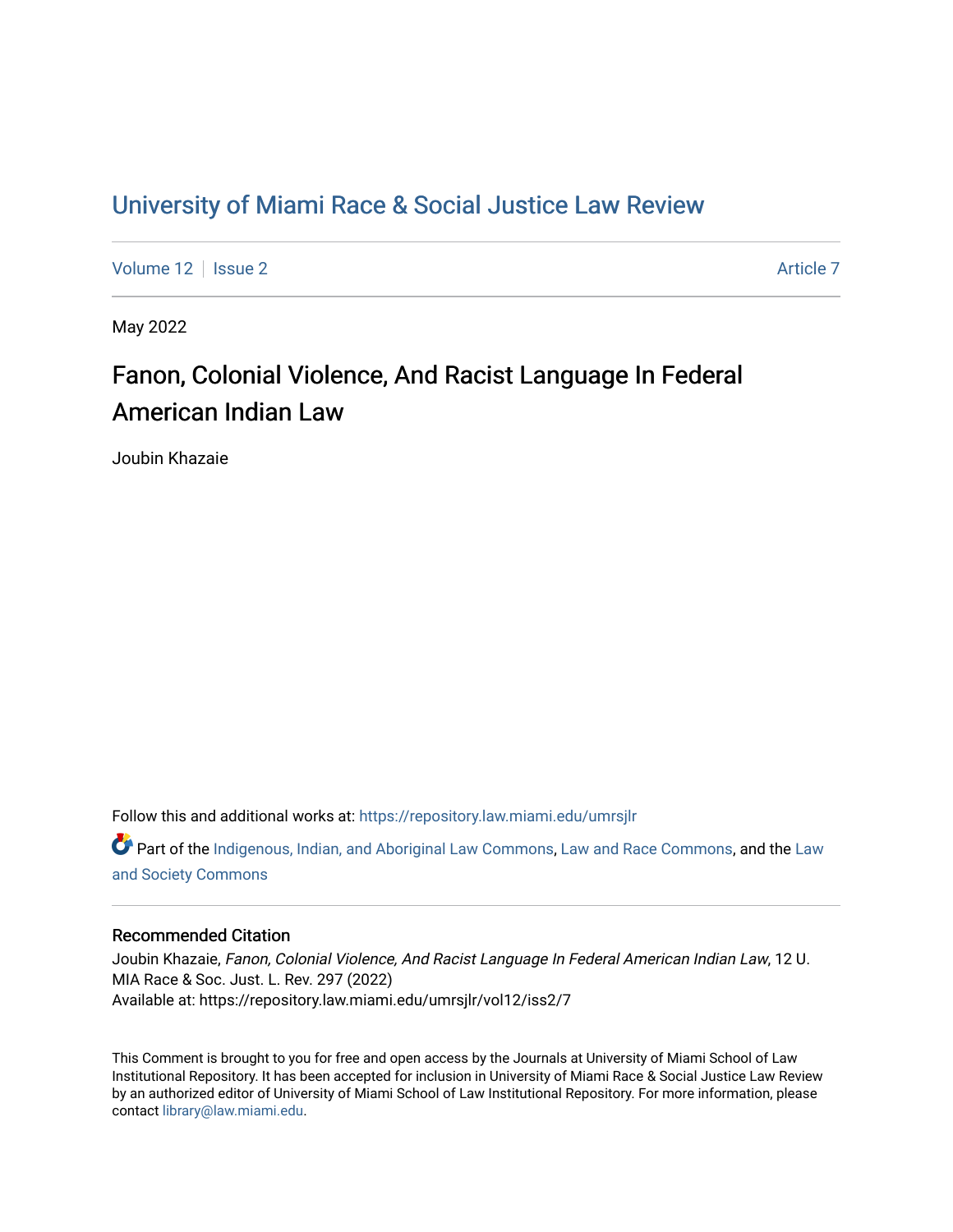## Fanon, Colonial Violence, And Racist Language In Federal American Indian Law

Joubin Khazaie\*

*This Comment will argue that the racist language enshrined in foundational Supreme Court decisions involving Native tribes continuously enacts a form of colonial violence that seeks to preserve a white racial dictatorship. The paper will use Frantz Fanon's scholarship on colonial violence and the dehumanization of Indigenous people as a framework to understand the history of legalized racism against Indigenous people in the United States. Fanon's analysis allows us to understand how language is used to dehumanize Native people in order to establish a system of hierarchy that informs the societal roles of the colonizer and the colonized. The paper will then trace the use of racial stereotypes and brutalizing language against Native Americans in Supreme Court decisions under Justice Marshall. Further, the paper will argue that the racist precedents and language relied upon by the Supreme Court have operated as a form of colonial violence that serve to justify the denial of property, self–governance, and cultural survival of Native Americans.* 

My thanks to my beloved partner Bethelehem. For her help, insights, and strength in the formation and articulation of ideas presented in this paper.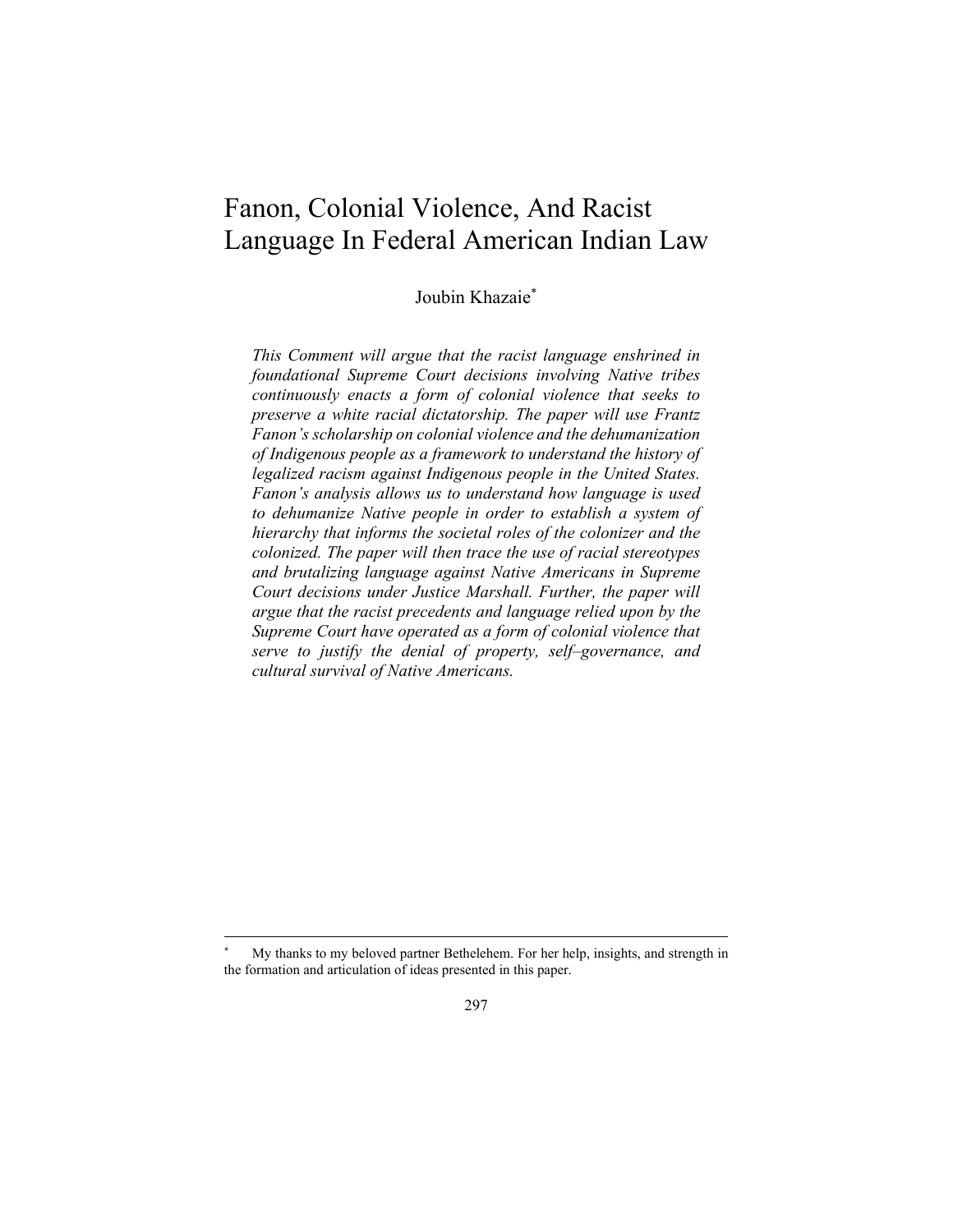## TABLE OF CONTENTS

| III. RACIST LANGUAGE AND PRECEDENT IN AMERICAN INDIAN |  |
|-------------------------------------------------------|--|
|                                                       |  |
|                                                       |  |
|                                                       |  |
|                                                       |  |
| d. Tee-Hit-Ton & Brown v. Board of Education309       |  |
|                                                       |  |
|                                                       |  |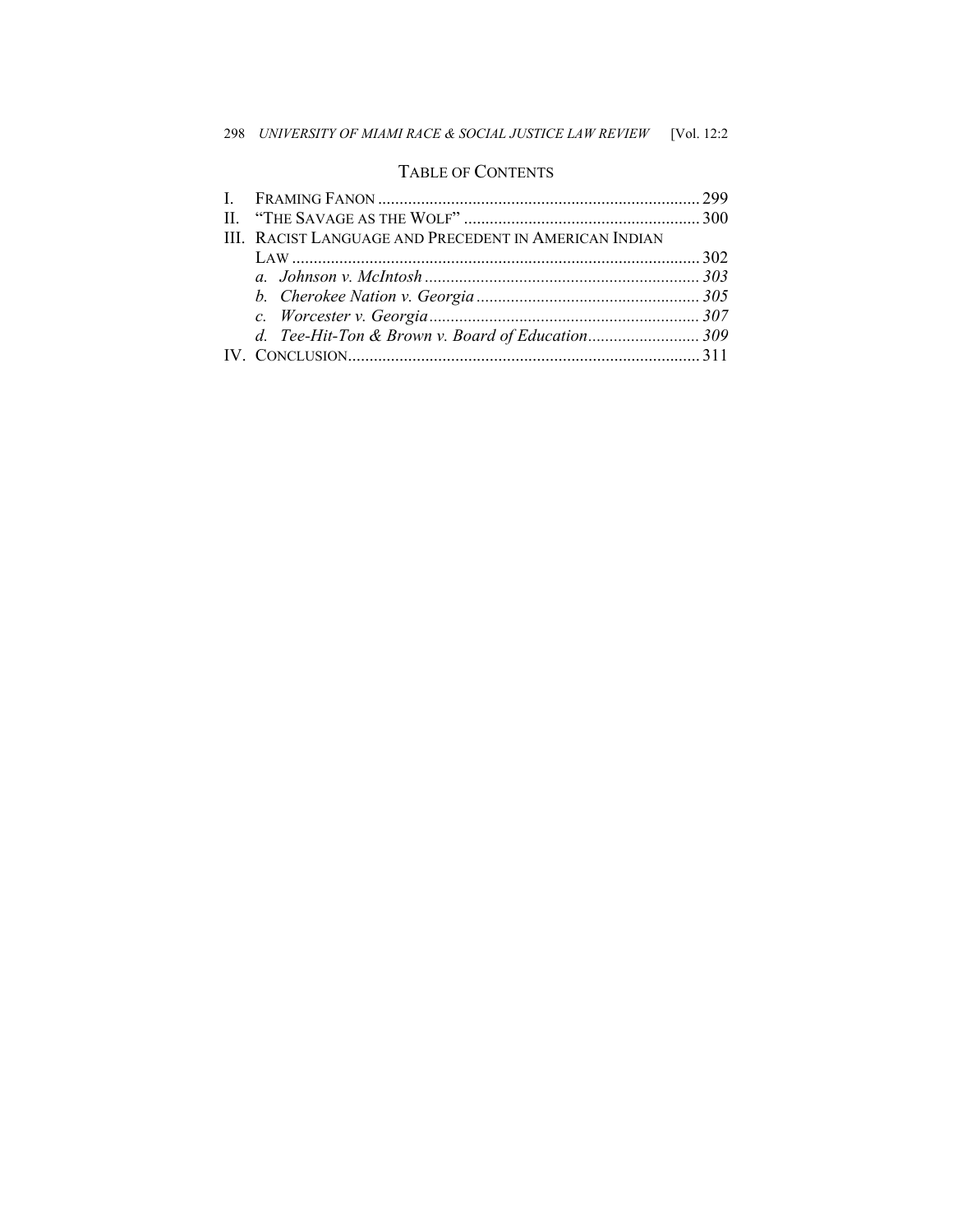#### I. FRAMING FANON

Born and raised in the French colony of Martinique, Frantz Fanon describes himself as a postcolonial subject situated both within a deeply racialized French colonial context and a racialized sense of self.<sup>1</sup> Fanon's publications *Black Skin, White Masks* (1952) and *The Wretched of the Earth* (1961) are widely considered two of the most relied upon works to obtaining a fundamental understanding of anti-colonial liberation struggles; and his central ideas continue to speak to our current age.<sup>2</sup> His scholarship expresses how colonial racism, and the resulting dehumanization, creates complications of identity for the colonial subject. Fanon examines the ways in which the colonial mentality devalues black consciousness and relies on case studies of anti-Black racism in France and the French West Indies to show how the adoption of the French language and cultural norms lead the colonized to participate in one's own oppression and alienation.3 *The Wretched of the Earth* foregrounds the notion that colonialism is not an accidental formation; rather, the colonial world is a "Manichaean world"<sup>4</sup> with a binary division between good and evil and is distinctly relevant to modern structures of power.<sup>5</sup>

I interrogate the relationship between Fanonian concepts and the racist language in American Indian case law because Fanon positions race and the hierarchy of race at the center of his analysis on anti-colonial resistance. Fanon writes:

> The singularity of the colonial context is that economic reality, inequality, and the immense difference of ways of life never come to mask the human realities. When you examine at close quarters the colonial context, it is evident that what parcels out the world is to begin with the fact of belonging to or not belonging to a given race, a given species. In the colonies the economic substructure is also a superstructure.<sup>6</sup>

As it relates to the colonial oppression, Fanon understands that whiteness operates as both a political ideology and as a point of relation to

<sup>1</sup> *See* FRANTZ FANON, BLACK SKIN, WHITE MASKS (Richard Philcox trans., Grove Press 2008) (1952).

<sup>2</sup> *See generally id.*, FRANTZ FANON, THE WRETCHED OF THE EARTH (Richard Philcox trans., Grove Press 2005)(1961) (in his foreword, Homi K. Bhabha discusses the liberating influence of Fanon's scholarship on revolutionaries such as: Bobby Seale, Huey Newton, Steve Biko, Bobby Sands, and Ali Shariati).

<sup>3</sup> *See* FANON, <sup>s</sup>*upra* note 1. 4 *See e.g.*, FANON, s*upra* note 2, at xiii. 5 *See generally id.*

<sup>6</sup> *Id.* at 5.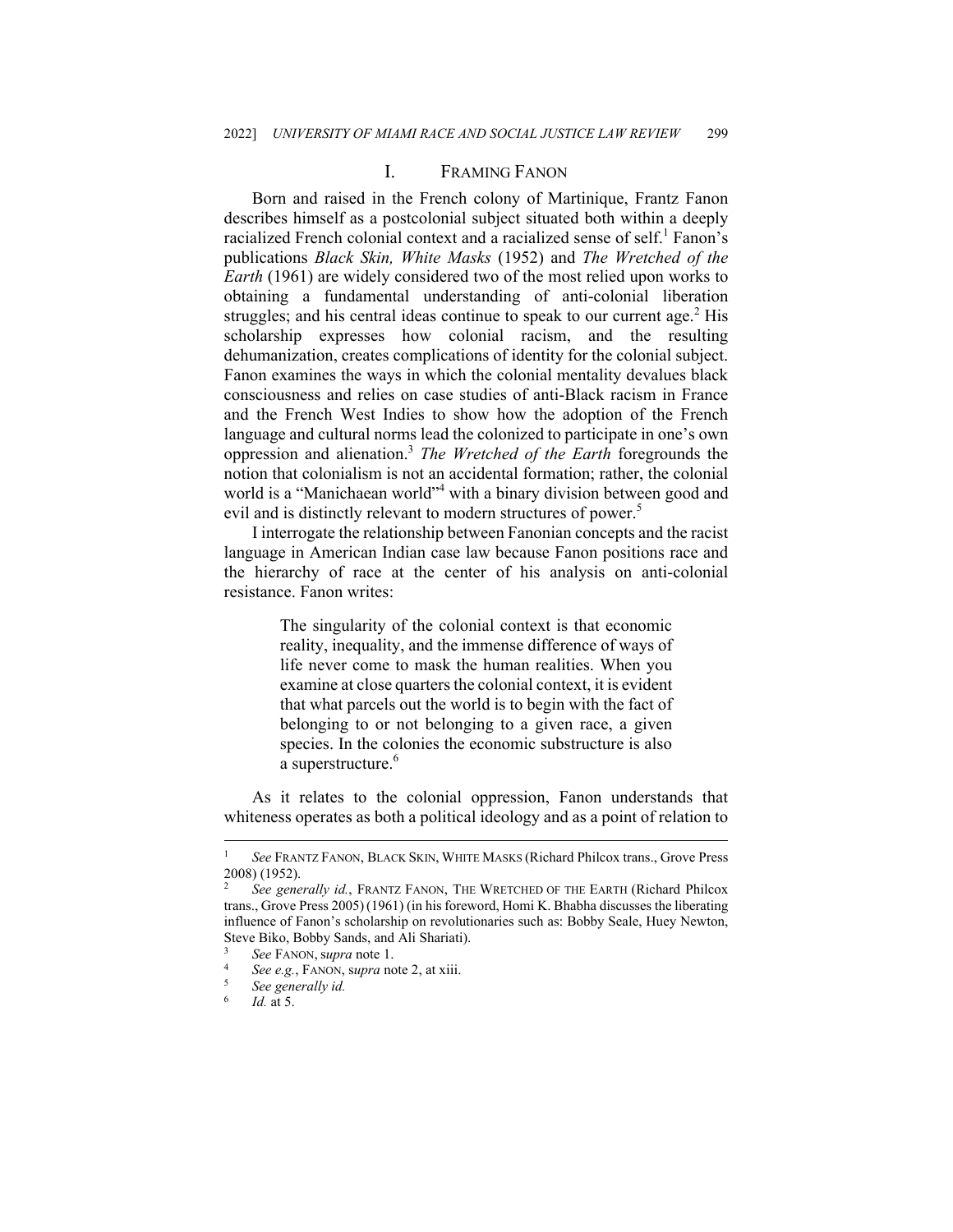private property and capital.<sup>7</sup> Further, Fanon values an understanding of decolonization outside of academia and the administration of law. He highlights the necessity of the colonized to overcome the alienation produced by colonial oppression outside of the culture and intellectual possessions of the colonizer. Stated differently, Fanon adheres to the principle that decolonization is always a violent event and an agenda for total disorder within the colonial situation.<sup>8</sup> I rely on Fanon in my analysis because he offers a lens in which violent, indigenous opposition to dispossession and disempowerment brought by colonialism can serve as a means to overturn feelings of alienation. Most importantly, Fanon's vision of a just society is one that demands an end to economic exploitation, imperialism, racism and other systems of oppression that do not embrace the principle that every human is of worth.

#### II. "THE SAVAGE AS THE WOLF"

" . . .the gradual extension of our settlements will as certainly cause the savage, as the wolf, to retire; both being beasts of prey, though they differ in shape."<sup>9</sup> I begin with this quote from George Washington because I understand it to be a perfect illustration of the western colonial imagination on which the United States was founded. To fully understand how justices on the Supreme Court have constitutionally legitimized a white racial dictatorship in the United States, we must first look to the origination of the racist language employed by Washington, the founding fathers, and the other white colonial-settlers responsible for the genocide of Indigenous nations. Racial dictatorship in this context could be understood as:

> . . . a coercive form of racial rule by whites who sought to legally eliminate all nonwhites from the sphere of political and civil society in the United States. The presumed racial inferiority and incompatibility of these nonwhite "others" disqualified them from full and equal participation in the superior form of civilization established for the enjoyment of the white race by the Constitution and laws of the United States.<sup>10</sup>

<sup>7</sup> *See generally infra* note 23*.* 

ROBERT A. WILLIAMS, JR., LIKE A LOADED WEAPON: THE REHNQUIST COURT, INDIAN RIGHTS, AND THE LEGAL HISTORY OF RACISM IN AMERICA 42 (2005). 10 *Id.* at 31.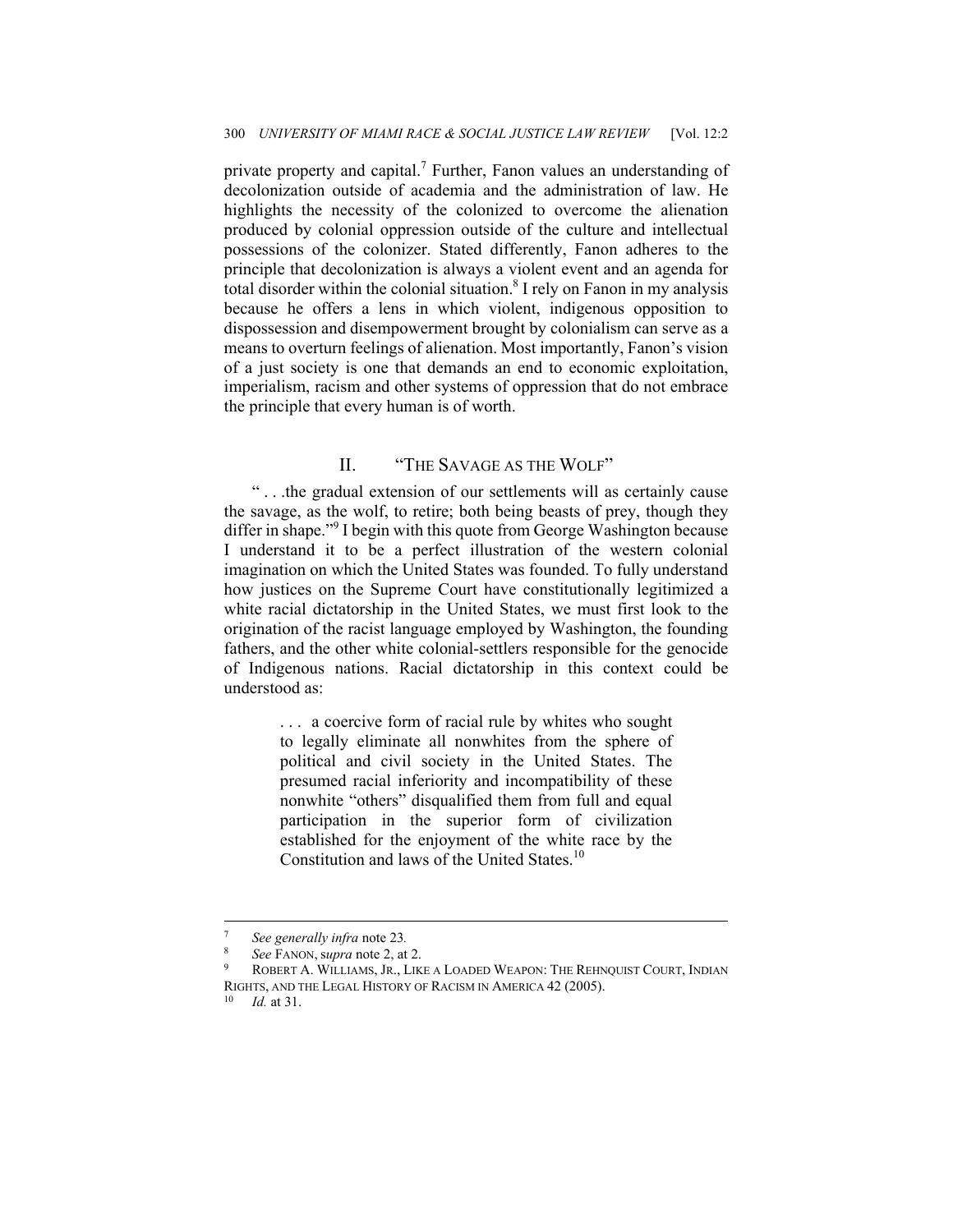The use of "savagery" as an identifier can be traced back to Enlightenment thinkers such as Grotius, Hobbes, and Locke, who hypothesized philosophical frameworks that relied on the American Indian as an example of man in his most unrefined savage state.<sup>11</sup> The idea of the American Indian as an incommensurable being formed the foundation of "the struggle between civilization and barbarism in the Western colonial imagination," freeing Europeans from the restraints of Exodus 21:12.<sup>12</sup> As noted by Williams, this Enlightenment–era European racial consciousness enabled the West to move past its faux religious convictions that value the unity of mankind and precipitated a shift towards ruthless colonization of recently "discovered" lands full of "strange," people committed to maintaining their identity of "savagery."<sup>13</sup>

Omi and Winant hypothesize that the conquest of the American Indian was a significant and distinct repositioning of European's historical understanding of the "Other."14 Manifest destiny marked the consolidation of the will to exploit, dominate, and appropriate the "Other" through organized frameworks such as religion, science, and political economy that were not perpetuated toward other non–European peoples.<sup>15</sup> The maintenance of the white racial dictatorship in the United States through the organized weaponization of the "Other" has provided racial dictatorships outside of the U.S. with a blueprint for subjugation that can be followed, validating Omi and Winant's hypothesis.<sup>16</sup>

Williams writes, "The language of Indian savagery could be evocatively manipulated to cast any of these essential savage character traits as noble virtues of primitive simplicity. But savagery itself possessed no ultimate redeeming value for the Indian."17 A review of developing American superstructures makes clear that the racial imagination of European colonists as it relates to Native Americans is shaped and molded to affirm racial perceptions that justify discourses of manifest destiny and national identity.<sup>18</sup> From the 17th to the late 18th commentaries on white victimhood and the capture of Euro–Americans settlers by Native tribes

<sup>11</sup> *Id.* at 33.<br>
12 *Id.* at 34.<br>
13 *Id.* at 33.<br>
14 See MICHAEL OMI & HOWARD WINANT, RACIAL FORMATION IN THE UNITED STATES: FROM THE 1960s TO THE 1990s, at 62 (2d ed. Routledge 1994).<br><sup>15</sup> WILLIAMS, *supra* note 9, at 35.<br><sup>16</sup> See JAMES Q. WHITMAN, HITLER'S AMERICAN MODEL: THE UNITED STATES AND THE

MAKING OF NAZI RACE LAW (2017); FAYEZ A. SAYEGH, ZIONIST COLONIALISM IN PALESTINE (1965).<br><sup>17</sup> WILLIAMS, *supra* note 9, at 35–36.<br><sup>18</sup> *See generally* RICHARD SLOTKIN, REGENERATION THROUGH VIOLENCE: THE

MYTHOLOGY OF THE AMERICAN FRONTIER, 1600–1800 (1973).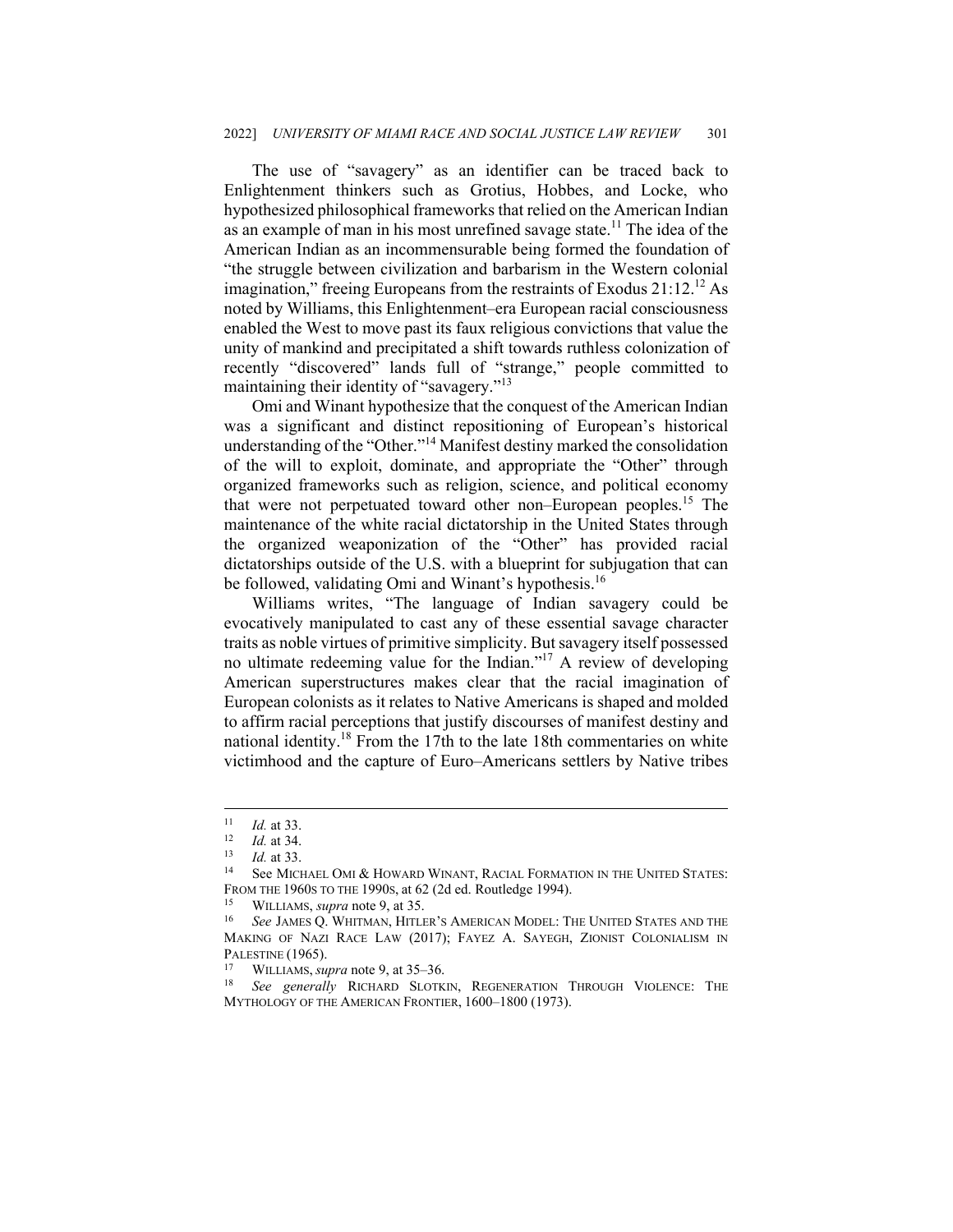served as the introduction of American Indian "savagery" to American secular literature.<sup>19</sup>

In the nineteenth century, the conception of the Indian as a "savage" in American popular media oscillates between two varieties: 1) the "noble savage" whose closeness to the state of nature is overly romanticized and 2) the alienated, unsaved Indian "savage" casted as an anti-hero for the tales of the Wild West.<sup>20</sup> By the 20th century, this foundational language of Indian savagery pushed mass-market media culture to make profitable and digestible caricatures of Indians as uncivilized people. This image is juxtaposed with the superiority of the white man or canonized tales of cross-cultural understanding between Native people and European settlers.<sup>21</sup> It is important to recognize the influence of popular media representation as a superstructure that not only informs the broader society but also the judicial decision making of Supreme Court justices.

These long–established stereotyped roles and their ritualized construction of racialized and commodified ethnic identities are an inescapable and pervasive part of the metastasizing, conglomerating mass media, market culture that just about every child in America, including those who grow up to become Supreme Court justices, get exposed to at a very early age. $22$ 

An awareness of the pervasive and explicit racialization of Native people through colonial superstructures such as religion, politics, literature, and media in the early colonial period of the United States is fundamental in understanding how political power structures such as the Supreme Court, validate and legitimize white racial superiority.

## III. RACIST LANGUAGE AND PRECEDENT IN AMERICAN INDIAN LAW

The language of Indian "savagery" and the growth of the Indian "savage" in popular discourse is deeply embedded in the culture of the colonial era and the formation of a national identity in the United States. Foreseeably, the steadfast beliefs in white superiority and Indian savagery became central organizing principles in the decisions made by the Supreme Court when addressing questions related to Indian rights.<sup>23</sup>

<sup>&</sup>lt;sup>19</sup> See JUNE NAMIAS, WHITE CAPTIVES: GENDER AND ETHNICITY ON THE AMERICAN FRONTIER 132 (1993).<br><sup>20</sup> Shari M. Huhndorf, Going Native: Indians in the American Cultural

IMAGINATION (2001). 21 *See* WILLIAMS, *supra* note 9, at 35. 22 *Id.* at 36-37. 23 *Id.* at 48.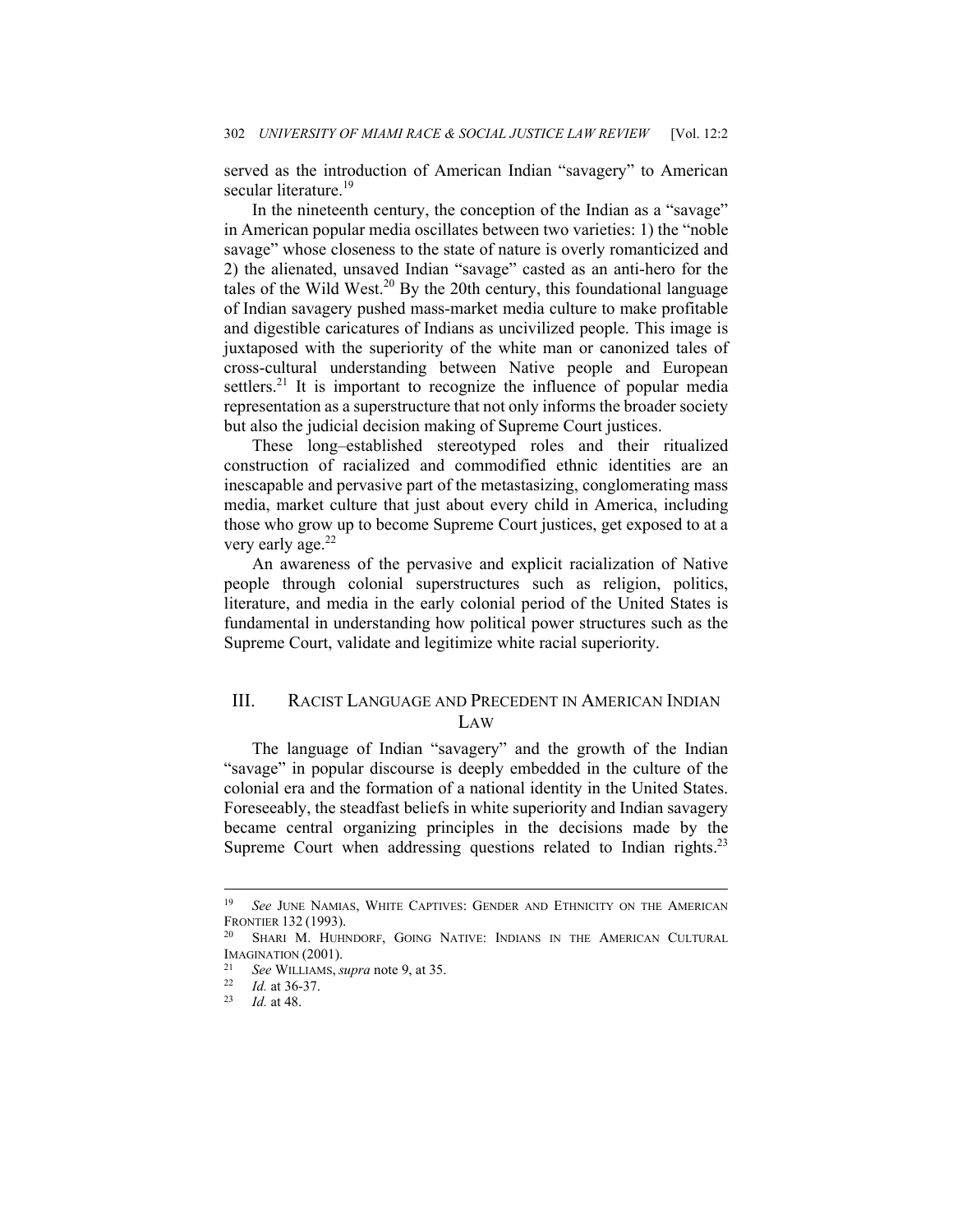Relying upon the same language of white superiority used by Washington, the Supreme Court under Justice Marshall issued three major opinions on Indian rights, *Johnson v. McIntosh, Cherokee Nation v. Georgia, and Worcester v. Georgia.* As Williams writes, these three 19th century cases formed the foundation of the Marshall Model of Indian Rights, which continues to shape the Court's approach to all questions of Indian tribal rights and sovereignty. 24

#### *a. Johnson v. McIntosh25*

The issue in *Johnson v. McIntosh* was that both parties claimed that they had legitimate title to a tract of land. Johnson's title was granted to him by Piankeshaw Indians in exchange for a sum of money and the United States government sold a portion of the same land to McIntosh.<sup>26</sup> The Court unanimously held that land title transferred by Indian tribes to private individuals prior to the American Revolution are not recognized. In *Whiteness as Property*, Cheryl Harris notes that "the issue specifically presented was not merely whether Indians had the power to convey title, but to whom the conveyance could be made—to individuals or to the government that 'discovered' the land."<sup>27</sup> The Court reasoned that Indian title was subordinate to European "discovery" of Indian tribal land giving title to "the government by whose subjects, or by whose authority it was made, against all other European governments, which title might be consummated by possession."<sup>28</sup> *Johnson* is regarded as one of the most important Indian rights opinions because of the Court's validation of the doctrine of discovery. Under the doctrine of discovery, the exclusive right to title of Indian territory either by conquest or by purchase, transferred from Great Britain to the United States following the Revolutionary War.29 Although the Piankeshaw tribe were indigenous to the land, Marshall and the Supreme Court unanimously decided that the racial and cultural otherness of Native tribes struck out any basis for asserting a right to the land in dispute. $30$  Put simply, the doctrine of discovery allowed the Court to deny Indian tribes the same property rights as Europeans because Indians were regarded as an inferior race under the European Law of Nations.

<sup>&</sup>lt;sup>24</sup> *Id.* at 48-49.<br><sup>25</sup> 21 U.S. 543 (1823).<br><sup>26</sup> *Id.* at 557-558.

<sup>&</sup>lt;sup>26</sup> *Id.* at 557-558.<br><sup>27</sup> Charril Herri

<sup>27</sup> Cheryl I. Harris, *Whiteness as Property*, 106 HARV. L. REV. 1707 (1993). 28 *McIntosh*, 21 U.S. at 573. 29 WILLIAMS, *supra* note 9, at 53. 30 Harris, *supra* note 27, at 273.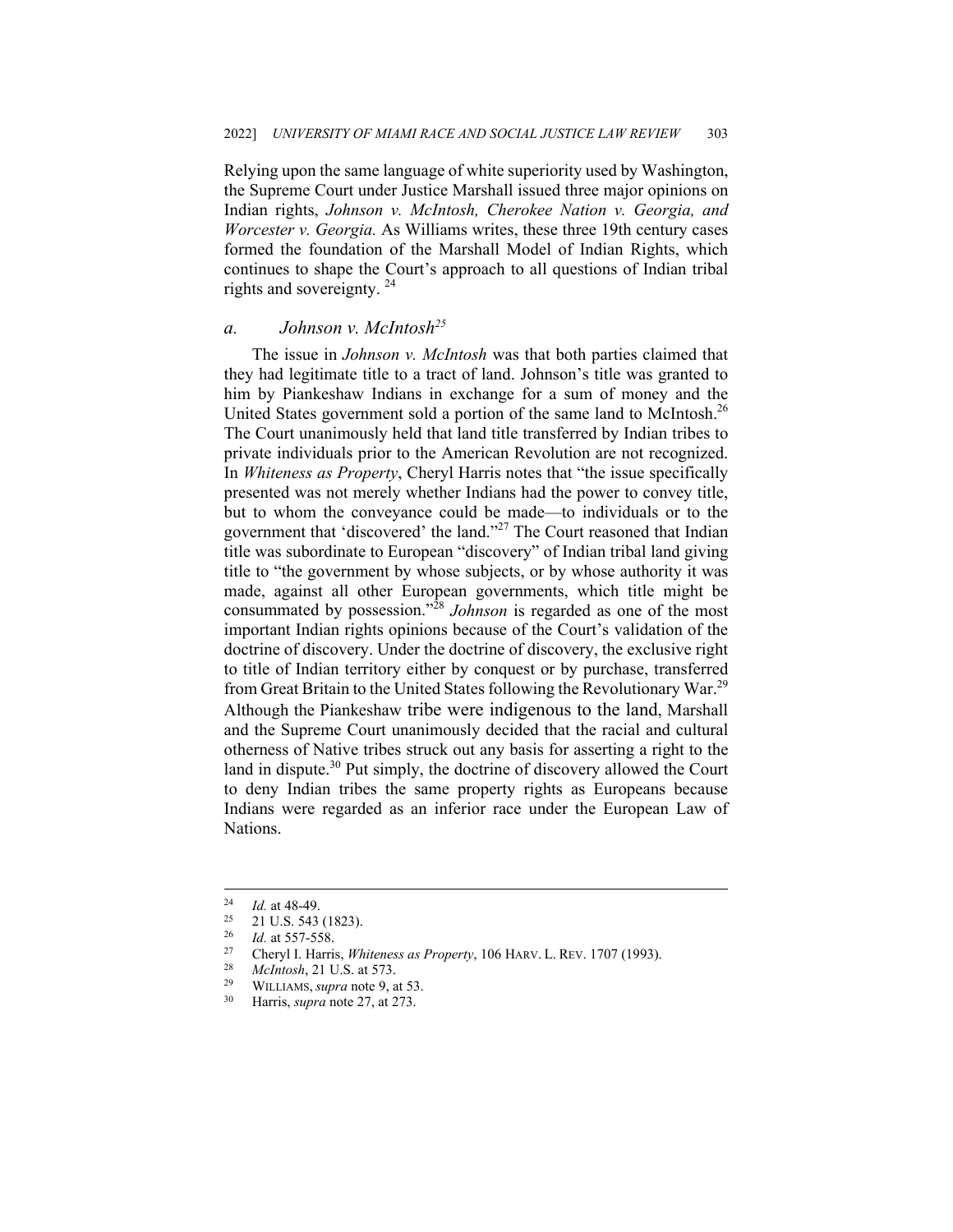Further, *Johnson's* interpretation of the rights of the conqueror established whiteness as a prerequisite to the exercise of enforceable property rights in the United States. In the opinion Marshall discusses the inevitability of European conquest:

> . . . the tribes of Indians inhabiting this country were fierce savages, whose occupation was war, and whose subsistence was drawn chiefly from the forest. To leave them in possession of their country, was to leave a wilderness, to govern them as a distinct people, was impossible  $\ldots$ <sup>3</sup>

The use of the familiar language of Indian savagery is clear throughout the text of Marshall's opinion.<sup>32</sup> To justify his assertions, Marshall points to "the character and habits of the people whose rights have been wrested from them<sup>33</sup> as a justification for the "principles which Europeans have applied to Indian title . . . "34 The Chief Justice also characterized the dispossession of Native land and history by European colonization as follows: "Frequent and bloody wars, in which the whites were not always the aggressors, *unavoidably*35 ensued. European policy, numbers, and skill prevailed. As the white population advanced, that of the Indians *necessarily*<sup>36</sup> receded."<sup>37</sup>

The unmasked validation of the necessity of violence and elevation of the European colonial-fantasy of a white racial dictatorship over non-white people in *Johnson* serves as a principle of the U.S. legal system.<sup>38</sup> Here, Fanon's analysis of violence is particularly relevant to Marshall's opinion. Fanon's support of violent revolutionary struggle is drawn from his analysis of the central and inescapable role of violence in the maintenance of colonialism. Using a Fanonian lens, Marshall employs violent language as an immutable component in the relationship between the oppressor and the oppressed.<sup>39</sup>

> In colonial regions, however, the proximity and frequent direct intervention by the police and the military ensure

<sup>31</sup> *McIntosh*, 21 U.S at 590. 32 *Id.* at 563. 33 *Id.* at 589. 34 *Id.*

<sup>&</sup>lt;sup>35</sup> *Id.* (emphasis added).<br><sup>36</sup> *Id.* (emphasis added)

<sup>36</sup> *Id.* (emphasis added). 37 *Id.* at 590. 38 WILLIAMS,*supra* note 9, at 56; *see generally* Dred Scott v. Sanford*,* 60 U.S. 393, 403- 405 (1856); Korematsu v. United States*,* 323 U.S. 214 (1944). 39 FANON, *supra* note 2, at 34.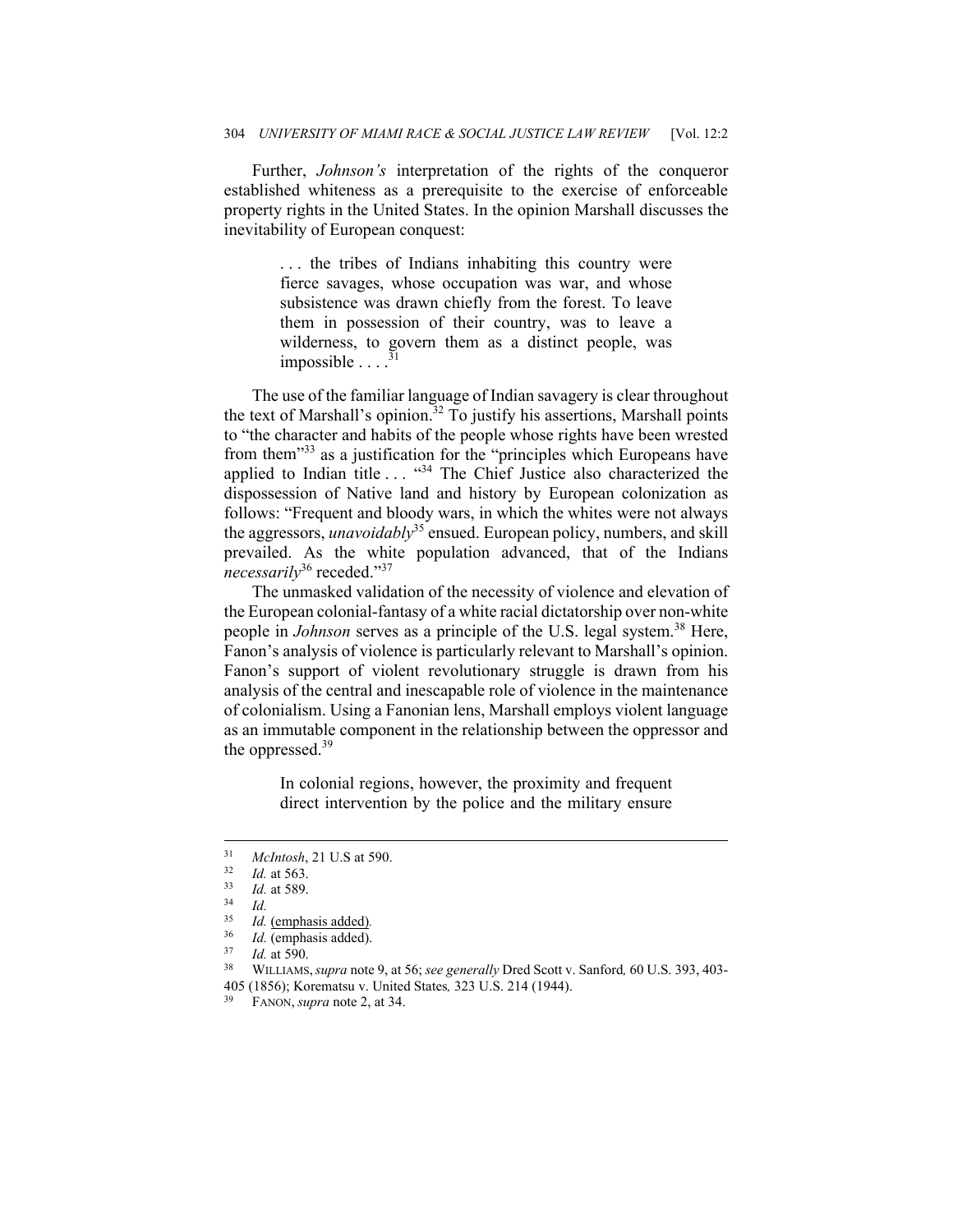the colonized are kept under close scrutiny and contained by rifle butts and napalm. We have seen how the government's agent uses a language of pure violence. The agent does not alleviate oppression or mask domination. He displays and demonstrates them with the clear conscience of the law enforcer and brings violence into the homes and minds of the colonized subject. $40$ 

In this case, the Supreme Court exists as the "government's agent"<sup>41</sup> that utilizes a language of pure violence to enforce law and dominate the colonized subject. We can also look to Fanon's theory of the compartmentalized world to understand Marshall's representation of the dichotomy between European and Indigenous frameworks of society.<sup>42</sup> For Fanon, the Native and European sectors are mutually exclusive and challenging the colonial world cannot be categorized as a rational confrontation of viewpoints.<sup>43</sup> Rather, it is a direct confrontation of two separate and opposing realities. His support for this draws from the fact that the colonist not only physically limits the space of the colonized, but the colonist also turns the colonized subject into the "quintessence of evil . . . [a] corrosive element . . . distorting everything which involves aesthetics or morals . . . . "<sup>44</sup> "The 'native' is declared impervious to ethics, representing not only the absence of values but also the negation of values  $\dots$  In other words, absolute evil."<sup>45</sup>

#### *b. Cherokee Nation v. Georgia46*

In 1831, the Cherokee nation under Article III of the Constitution filed suit against the state of Georgia to prevent the state from executing or enforcing the laws of Georgia within Cherokee territory.<sup>47</sup> The complaint asserted that the state of Georgia had no authority over the Cherokee nation because it is composed of sovereign and independent states with exclusive rights to their territory and self-government.<sup>48</sup> Various treaties between the United States and the Cherokee nation that support Cherokee sovereignty are referred to in the complaint.<sup>49</sup> However, the case turned on

 $\frac{40}{41}$  *Id.* at 4.

 $\frac{41}{42}$  *Id.* 

<sup>42</sup> *See generally* FANON, *supra* note 2. 43 *Id.* at 6. 44 *Id.* 

<sup>45</sup> *Id.*<br>46 30 U.S. 1 (1831).

<sup>47</sup> See id. at 1, 10.<br><sup>48</sup> *Id.* at 1-2.<br><sup>49</sup> *Id.* at 2 ("That various treaties have been, from time to time, made between the confederate states afterwards; and finally, between the United States under their present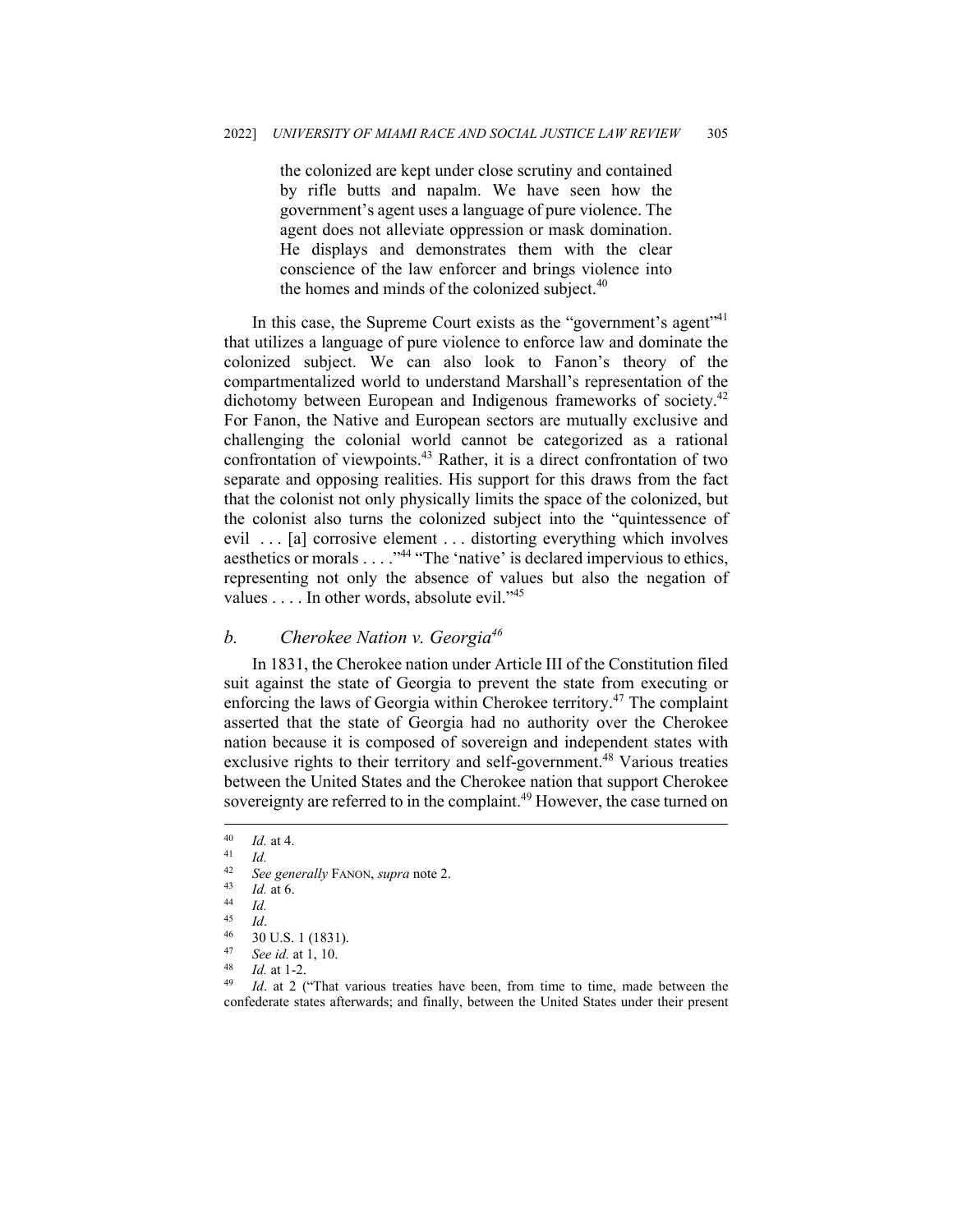the jurisdictional question of whether the Cherokee and Native tribes more broadly, can be constituted as "foreign states" under Article III of the Constitution. Justice Marshall held that "the Cherokee nation is not a foreign state, in the sense in which the term 'foreign state' if used in the constitution of the United States."50 Rather, the Court determined that Native tribes were akin to "domestic dependent nations."51 Under *Cherokee*, Native tribes under U.S. law, "occupy a territory to which we assert a title independent of their will, which must take effect in point of possession when their right of possession ceases. Meanwhile they are in a state of pupilage. Their relation to the United States resembles that of a ward to his guardian."<sup>52</sup> According to Marshall, Indian tribes at the time the constitution was drafted were "tomahawk"<sup>53</sup> wielding savages. Thus, the framers of the constitution did not have Indian tribes in view when providing an avenue for "foreign states" to utilize our courts under Article  $\mathrm{III}$ .<sup>54</sup>

The Court's ruling that Indian tribes could not be regarded as 'foreign' nations under the Constitution meant that the Cherokees, in Marshall's words, 'cannot maintain an action in the courts of the United States.' Though Georgia's laws, as pleaded by the tribe, sought 'directly to annihilate the Cherokees as a political society, and to seize, for the use of Georgia, the lands of the nation which have been assured to them by the United States in solemn treaties repeatedly made and still in force,' the Constitution, according to the holding of *Cherokee Nation* and the Marshall Model of Indian Rights, literally left them incapable of defending themselves before the Supreme Court from the state-sponsored acts of what Remnard Strickland has called 'genocide-at-law'.<sup>55</sup>

Similar to *Johnson*, *Cherokee* is an example of rights-denying jurisprudence that subjected Tribal nations to inferior political status under the Constitution. Further, *Cherokee* extended the Marshall Model of Indian Rights through the trust doctrine and guardian-ward relationship.<sup>56</sup> The trust doctrine further relegated Indian tribes to the political

constitution, and the Cherokee nation, as well as other nations of Indians: in all of which the Cherokee nation, and other nations have been recognized as sovereign and independent states; possessing both the exclusive right to their territory, and the exclusive right of selfgovernment within that territory.").

<sup>50</sup> *Id.* at 11.<br>
51 *Id.* at 13.<br>
52 *Id.*<br>
54 *Id.*<br>
55 WILLIAMS, *supra* note 9, at 61.<br>
56 Secretarial Order No. 3335. *Reaffirmation of the Federal Trust Responsibility to Federally Recognized Tribes and Individual Indian Beneficiaries,* U.S. Dept. of Interior (Aug. 20, 2014).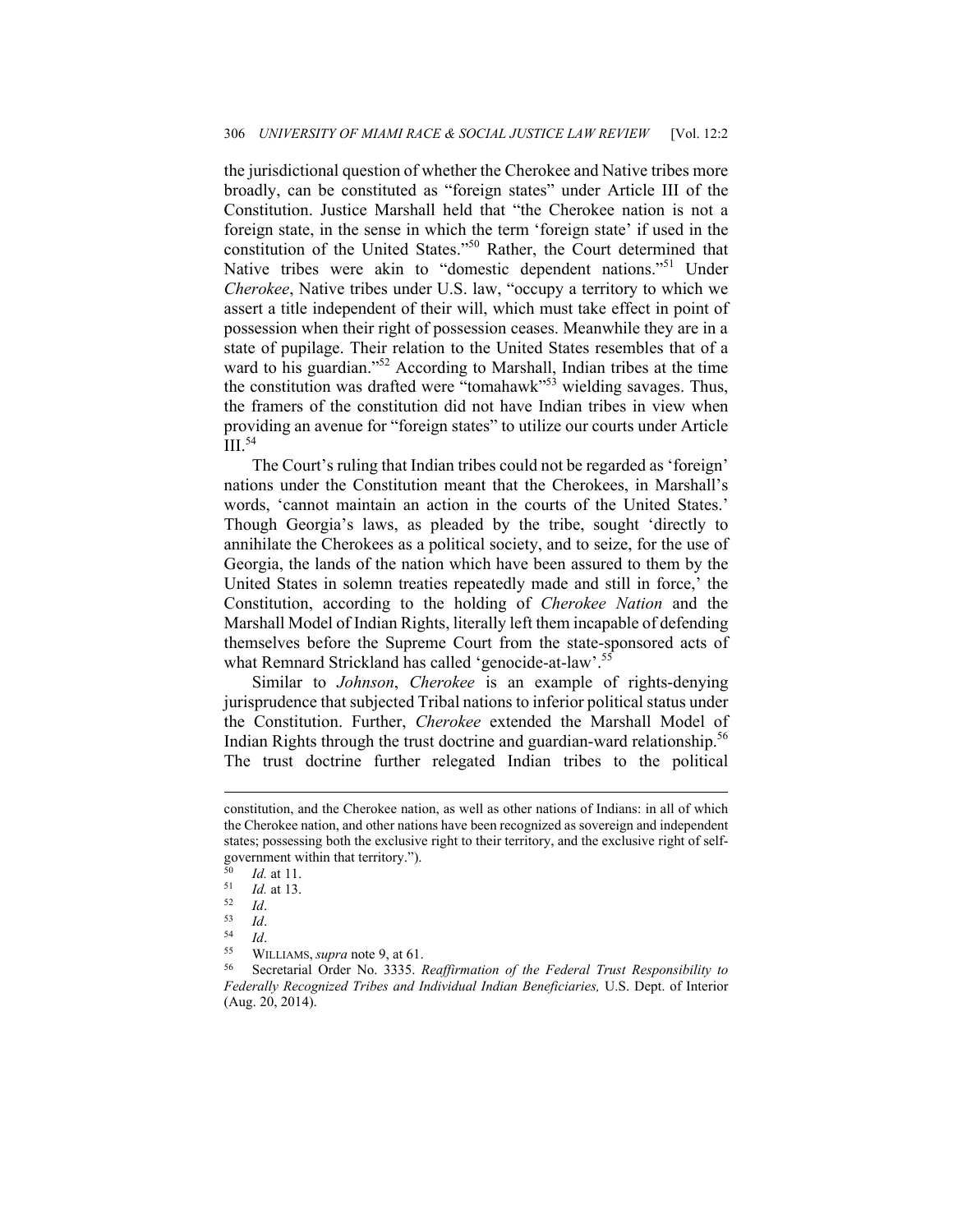sovereignty of the United States by recognizing Tribes as entities that are distinct from states and foreign nations, establishing the federal government as the "protector" of tribal land, assets, resources, and other recognized rights.<sup>57</sup>

Fanon's discussion on "The So-Called Dependency Complex of the Colonized" in *Black Skin White Masks*<sup>58</sup> is particularly relevant to the colonial violence perpetuated under *Cherokee*. I understand the outcome of this case to be analogous to the inferiority complex facing many of Fanon's patients as a result of colonization.

> What Monsieur Mannoni has forgotten is that the Malagasy no longer exists: he has forgotten that the Malagasy *exists in relation to the European*. When the white man arrived in Madagascar, he disrupted the psychological horizon and mechanisms. As everyone has pointed out, alterity for the black man is not the black but the white man.<sup>59</sup>

The establishment of the "guardian-ward" relationship in *Cherokee* embodies Fanon's assertion that upon colonization, the indigenous person no longer exists.<sup>60</sup> They only exist in relation to the colonizer.<sup>61</sup> According to Justice Marshall, Tribal nations only exist in relation to a territory in which only the colonial government may assert title. Despite Cherokee nation, "toe[ing] the line of the white world as quickly as possible"<sup>62</sup> by utilizing a violent colonial institution like the federal courts, *Cherokee*'*s* outcome further entrenched Native peoples into their status as a colonized subject. Holding that the Cherokee nation could not maintain an action in federal court as a foreign state resulted in the dismantling of Cherokee political society and the seizure of Cherokee lands despite assurances made valid through treaties with the United States.<sup>63</sup>

### *c. Worcester v. Georgia64*

In the final case of the Marshall Model, the Supreme Court addressed whether the federal government or an individual state had the "exclusive right to extinguish the Indian title of occupancy, either by purchase or

 $\frac{57}{58}$  *Id.* 

<sup>58</sup> FANON*, supra* note 1, at 64.<br>
59 *Id.* at 77.<br>
60 *See id.*<br>
61 *Id.*<br>
62 *Id.* at 78.<br>
63 WILLIAMS, *supra* note 9, at 61.<br>
64 31 U.S. 515 (1832).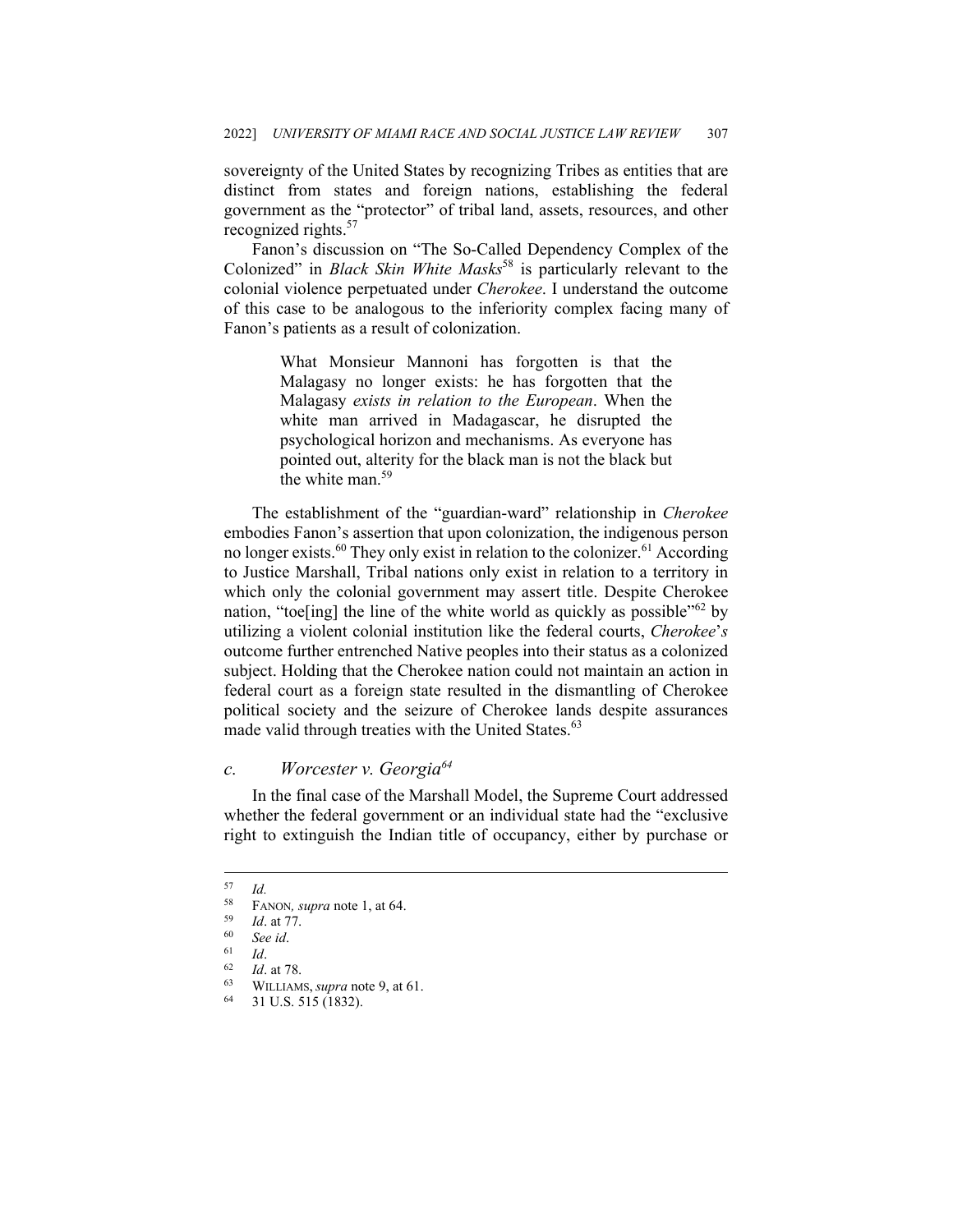conquest."65 Williams notes, "*Worcester* would decide, once and for all, which level of colonial government, state or federal . . . " would have superior authority under the doctrine of discovery established in *Johnson*  to impose laws on Indian nations*.* <sup>66</sup> *Worcester* held that Georgia state laws have no force in Cherokee nation because the "intercourse between the United States and this nation,"67 is constitutionally vested in the federal government.68 Writing for the court, Chief Justice Marshall reasoned that the Georgia law requiring individuals living on Cherokee land to obtain a permit and take an oath of allegiance were in direct conflict with treaties between the Cherokee nation and Georgia.<sup>69</sup> The Georgia state law also interfered with the federal government's responsibility to "protect" Cherokee nation.70 Conveniently, the court openly affirms the validity of treaties that were denied in *Cherokee* a year prior because doing so supported the consolidation of jurisdictional authority under the federal government.

The court also continued to rely on the language of savagery to justify the federal government's monopoly on "colonial governmentality."71 One of the relied upon Crown charters quoted in the opinion states:

> " . . .and whereas our provinces in North America have been frequently ravaged by Indian enemies, more especially that of South Carolina, which, in late war by the neighbouring savages, was laid waste by fire and sword, and great numbers of English inhabitants miserably massacred; and our loving subjects, who now inhabit there, by reason of the smallness of their numbers, will, in case of any new war, be exposed to the like calamities, inasmuch as their whole southern frontier continueth unsettled, and lieth open to the said savages."72

Marshall relies on various pre-revolutionary English Crown charters to show that only the Crown possessed the right of discovery over Indian tribes. Following the Revolutionary War, that power was now vested in the federal government of the United States.73 While *Worcester* has been considered an achievement for Indian rights because it limited states'

<sup>65</sup> *Johnson v. McIntosh*, 21 U.S. 543, 573 (1823). 66 WILLIAMS, *supra* note 9, at 64. 67 *Worcester,* 31 U.S. at 561. 68 *Id.*

<sup>69</sup> *Id.* at 562. 70 *Id*. 71 WILLIAMS, *supra* note 9, at 70. 72 *Worcester,* 31 U.S. at 546. 73 *Id.* at 558.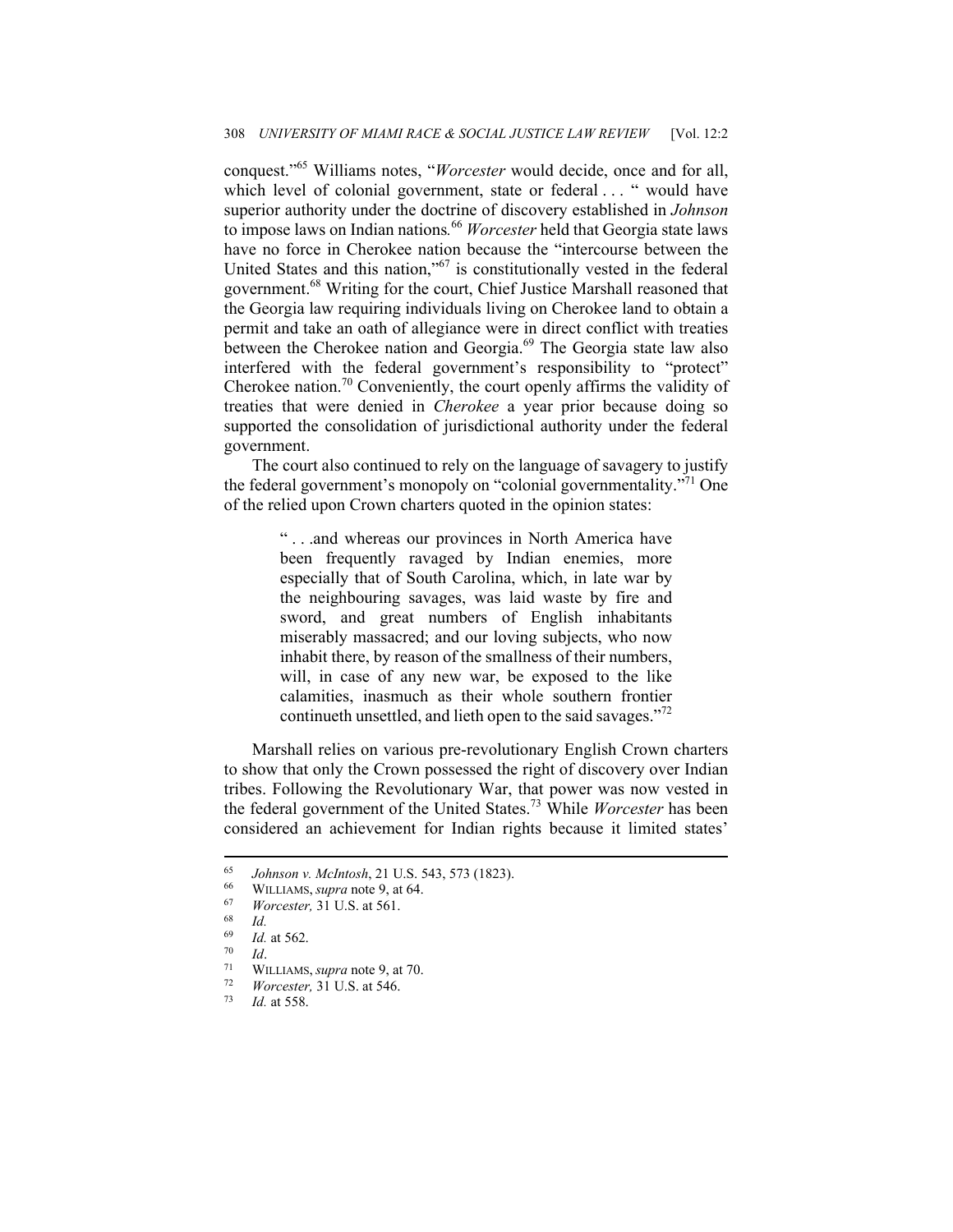abilities to enact violent policies directed towards Tribal nations, it relied on the language of Indian savagery to "protect" Tribal nations from the state while consolidating colonial power with the federal government.

 Although one might be tempted to rationalize the racist language used in the Marshall Model cases by opining "that was the reality of the time," the principles in these cases still hold weight in Federal American Indian law today. In the final portion of this Comment, I will be discussing Williams' criticisms of how after *Brown,* judicial reliance on racist precedent was rejected by the Supreme Court for other marginalized groups but maintained for Indian tribes.

#### *d. Tee-Hit-Ton & Brown v. Board of Education*

*Brown v. Board of Education*<sup>74</sup> signals a "departure point"<sup>75</sup> in the struggle for racial equality in the United States.76 In *Brown* we see the rejection of racist language used in *Plessy v. Ferguson* to justify the oppression of Black people through the separate but equal doctrine.<sup>77</sup> However, Williams writes:

> Despite the rejection of the nineteenth century's racist precedents and hostile stereotypes directed against blacks and despite the supposed benevolent racial paradigm shift represented by the twentieth-century Supreme Court's landmark civil rights decision in *Brown*, nothing had really changed in the way justices talked about Indians and their rights. These two important decisions unembarrassedly and unhesitatingly draw on the same legal precedents and language of racism used by the nineteenth-century Supreme Court to deny Indians their asserted rights under U.S. law.<sup>78</sup>

In *Tee-Hit-Ton v. United States,* members of the Tee-Hit-Ton Indians in Alaska brought a Fifth Amendment claim seeking compensation from the United States government because the U.S. Secretary of Agriculture sold timber from an area belonging to the Tribe.<sup>79</sup> The area contained over 350,000 acres of land and 150 square miles of water.<sup>80</sup> If the Tee-Hit-Ton Indians succeeded, the case could have potentially resulted in as much as

 $^{74}$  347 U.S. 483 (1954).<br> $^{75}$  WHIJAMS *supra* note

<sup>75</sup> WILLIAMS, *supra* note 9, at 86. 76 *Id.* 

<sup>77</sup> *Brown,* 347 U.S. at 495. 78 WILLIAMS, *supra* note 9, at 87.

 $\frac{79}{80}$  348 U.S. 273 (1955).

<sup>80</sup> *Id.*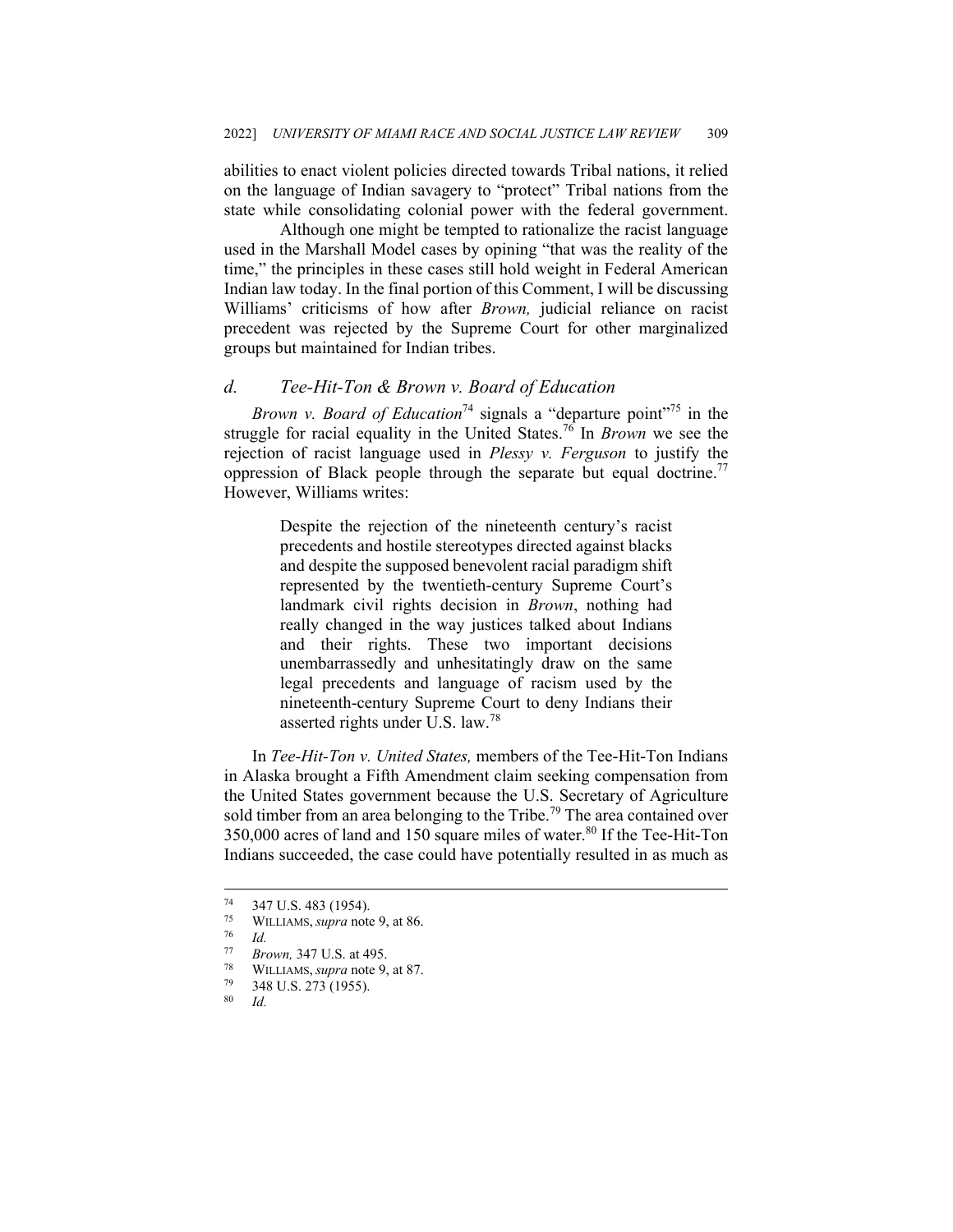\$9 billion in just compensation claims awarded to Indian tribes who had faced or were presently facing similar acts of dispossession.<sup>81</sup> The Tee-Hit-Ton tribe contended that following the United States purchase of Alaska, Congressional acts "confirmed and recognized [their] right to occupy the land permanently and therefore the sale of the timber off such lands constitutes a taking pro tanto of its asserted rights in the area."<sup>82</sup> Relying on the doctrine of discovery in *Johnson,* the Supreme Court held that under the Constitution, the Tee-Hit-Ton tribe had no permanent legal rights in the lands of Alaska "occupied by them by permission of Congress."83 Justice Reed also quotes a remarkably racist passage in a 1877 Supreme Court case to solidify the holding that the taking of Indian title did not warrant compensation.

> The grantee, it is true, would take only the naked fee, and could not disturb the occupancy of the Indians: that occupancy could only be interfered with or determined by the United States. It is to be presumed that in this matter the United States would be governed by such considerations of justice as would control a Christian people in their treatment of an ignorant and dependent race. Be that as it may, the propriety or justice of their action towards controversy between third parties, neither of whom derives title from the Indians. The right of the United States to dispose of the fee of lands occupied by them has always been recognized this court from the foundation of the government.<sup>84</sup>

The language in *Tee–Hit–Ton* is judicial validation of the racist conception of the Indian as a savage. The justifications provided in the outcome of *Tee–Hit–Ton*, only a year after rejecting racist legal precedent in *Brown,* illuminates the hypocrisy in federal judicial decisions. Fanon writes "Inferiorization is the native correlative to the European's feeling of superiority. Let us have the courage to say: *It is the racist who creates the inferiorized*."85 The discrepancy between *Brown's* rejection of racist precedent and *Tee–Hit–Ton's* reliance on Marshall's language of savagery informs us that not only is it the racist (i.e., the Supreme Court) who

<sup>81</sup> DONALD CRAIG MITCHELL, SOLD AMERICA: THE STORY OF ALASKA NATIVES AND THEIR LAND 1867-1959, 26-28 (2003).

<sup>82</sup> *Tee-Hit-*Ton, 348 U.S. at 277.<br>
83 *Id.* at 278.<br>
Beecher v. Wetherby, 95 U.S. 517, 525 (1877).<br>
85 **EANON** sunns note 1 at 73.

<sup>85</sup> FANON, *supra* note 1, at 73.